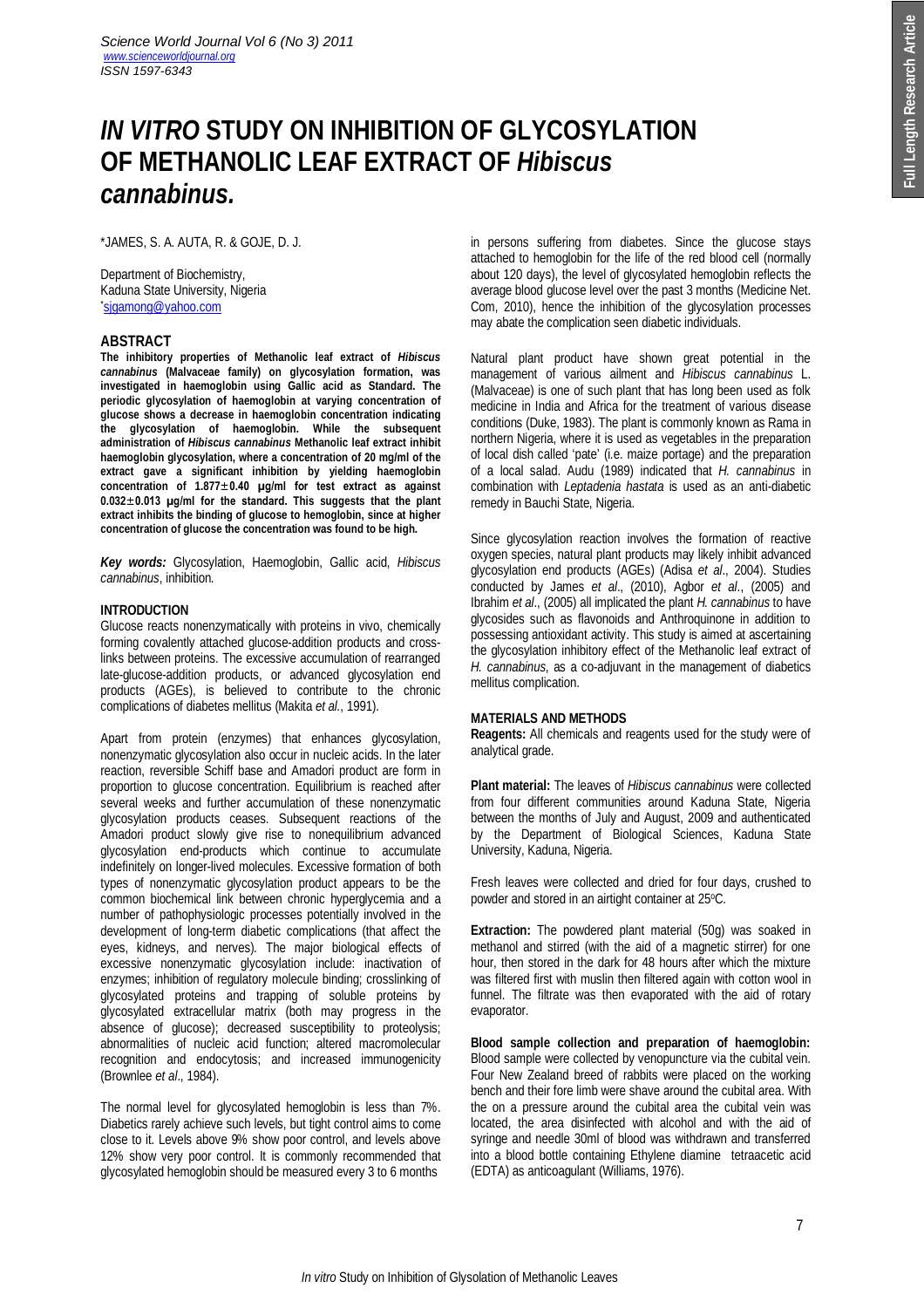Haemolysate was prepared following Asgary *et al.,* (1999) as reported by Adisa *et al.* (2004) based on the principle of hypotonic lysis. From the procedure, the red blood collected were washed thrice with 0.14M NaCl solution and 1 volume of red blood cells suspension was lysed with 2 volume of 0.01M phosphate buffer, pH 7.4 and 0.5 volume of carbon tetrachloride. The haemolysate was then freed from the debris by centrifugation at 2300 rpm for 15 min at room temperature. The haemoglobin rich fraction (upper layer) was separated and dispensed into sample bottle for storage in the refrigerator until required for use.

**Estimation of haemoglobin concentration:** The haemoglobin concentrations were estimated by Drabkin & Austin (1932) method. Into test tube 20 µl of blood and standard solution were transferred into their respective tubes. To each tube 5 ml of Drabkin's reagent was added, mixed properly and was allowed to stand for 10 min. The absorbance for the test and standard solution were read at 540 nm and the haemoglobin concentration determined (Raphael, 1983).

**Estimation of haemoglobin glycosylation**: Non-enzymic glycosylation of haemoglobin was estimated by Parker *et al.*, (1981) modification as reported by Adisa *et al.,* (2004). Into three test tubes each containing 1 ml solution of different concentration (2, 10, and 20 mg/ml) of glucose in 0.01M phosphate buffer pH 7.4, 1 ml each of haemoglobin fraction was transferred. The contents were incubated at room temperature for 72 hrs. A blank solution in which the addition of glucose solution was omitted was used as control. The amounts of hydroxymethylfurfural in nanomole released were estimated at different incubation periods of 0, 24hrs, 48hrs and 72hrs which corresponds to the degree of glycosylation.

**Effect of Extract on Haemoglobin Glycosylation:** To 1 ml of haemoglobin solution 5µl of gentamycin and 25µl of Gallic acid (as standard) 25 µl of the leave extract of *H. cannabinus* was added. The reaction was started by the addition of 1 ml of 2% glucose in 0.01M phosphate buffer pH 7.4 and incubated in the dark at room temperature. The concentrations of glycated haemoglobin at the incubation period of 0, 24 and 72 hrs were estimated colorimetrically at 443 nm (Adisa *et al*., 2004). The test was conducted in triplicate.

**Effect of extract at physiological glucose concentration:**To 1 ml of haemoglobin solution, 1 ml of glucose solution and 5µl of gentamycin in 0.01M phosphate buffer pH 7.4 were mixed and incubated in the dark at room temperature in the presence or absence of 10µg, 20µg or 30 µg/ml of Gallic acid or *H. cannabinus* extract respectively. Different concentration of glucose 1mg, 2mg, 4mg, 6mg, 8mg 10mg, 15mg and 20mg in 20 ml each of 0.01M phosphate buffer, pH 7.4 were used. Haemoglobin concentrations were estimated daily throughout the incubation period (72hrs) as an index for measuring the degree of haemoglobin glycosylation; the absorbance reading read colorimetrically at 443 nm. The assay was carried out in triplicates (Adisa *et al*., 2004).

#### **RESULTS**

The exposure of haemoglobin over a period of 72 hours to varying concentration of glucose (2mg, 10mg and 20mg) showed decrease in the concentration of haemoglobin indicating an increase in the glycosylation of hemoglobin (Table 1). While Table 2 indicate the inhibition of glycosylation of hemoglobin as compared between the plant extract and a standard (Gallic acid). The Effect of *H. cannabinus* methanolic leaf extract at physiologic glucose.

## **TABLE 1. ESTIMATION OF HAEMOGLOBIN GLYCOSYLATION OVER THE PERIOD OF 72 HOURS**

|                          | Glycosylated haemoglobin (nanomole of<br>Hydroxymethyl furfural) |                   |                   |  |  |
|--------------------------|------------------------------------------------------------------|-------------------|-------------------|--|--|
| Glucose<br>concentration | 24hrs                                                            | 48hrs             | 72hrs             |  |  |
| $2$ mg/ml                | $0.846 \pm 0.005$                                                | $1.214 \pm 0.006$ | $0.405 \pm 0.002$ |  |  |
| $10$ mg/ml               | $0.736 \pm 0.002$                                                | $0.883 + 0.008$   | $0.07 + 0.003$    |  |  |
| 20 mg/ml                 | $0.920 + 0.005$                                                  | $0.736 \pm 0.009$ | $0.368 + 0.007$   |  |  |

## **TABLE 2. EFFECT OF** *Hibiscus cannabinus* **LEAF EXTRACT ON HAEMOGLOBIN GLYCOSYLATION AS COMPARED WITH STANDARD (GALLIC ACID)**

|                    | Glycosylated haemoglobin (nanomole of<br>Hydroxymethyl furfural) |                   |                 |  |  |
|--------------------|------------------------------------------------------------------|-------------------|-----------------|--|--|
| Time               | 24hrs                                                            | 48hrs             | 72hrs           |  |  |
| Extract $(25 \mu)$ | $4.531 + 0.00$                                                   | $1.288 + 0.004$   | $0.994 + 0.004$ |  |  |
| Gallic acid (25µl) | ٠                                                                | $1.104 \pm 0.002$ | $0.019 + 0.007$ |  |  |
|                    |                                                                  |                   |                 |  |  |

### **TABLE 3. EFFECT OF** *Hibiscus cannabinus* **METHANOLIC LEAVE EXTRACT AT PHYSIOLOGICAL GLUCOSE CONCENTRATION**

|            | Concentration of glycosylated haemoglobin (nanomole of<br>Hydroxymethyl furfural) |                  |                   |                     |                   |                   |  |
|------------|-----------------------------------------------------------------------------------|------------------|-------------------|---------------------|-------------------|-------------------|--|
|            | Hibiscus cannabinus (µq/ml)                                                       |                  |                   | Gallic acid (µg/ml) |                   |                   |  |
| Gluc mg/ml | 24hr                                                                              | 48hr             | 72hr              | 24hr                | 48hr              | 72hr              |  |
|            | $0.730 \pm 0.013$                                                                 | $0.810 + 0.00$   | $1.619 + 0.01$    | $1.614 \pm 0.014$   | $2.252 + 0.014$   | $2.331 \pm 0.003$ |  |
|            | $1.096 + 0.017$                                                                   | $0.810 + 0.00$   | $1.546 + 0.105$   |                     |                   |                   |  |
| 4          | $0.626 + 0.00$                                                                    | $1.178 + 0.00$   | $1.509 + 0.130$   |                     |                   |                   |  |
| 6          | $1.251 + 0.122$                                                                   | $1.435 + 0.122$  | $1.914 \pm 0.138$ |                     |                   |                   |  |
| 8          | $0.405 \pm 0.00$                                                                  | $1.067 + 0.339$  | $1.472 + 0.224$   |                     |                   |                   |  |
| 10         | $0.00 + 0.00$                                                                     | $0.258 + 0.1.17$ | $0.92 + 0.00$     |                     |                   |                   |  |
| 15         | $0.00 + 0.00$                                                                     | $0.810 \pm 0.00$ | $0.920 + 0.202$   | -                   |                   |                   |  |
| 20         | $0.00 \pm 0.00$                                                                   | $1.178 + 0.00$   | $1.877 + 0.40$    | $0.011 \pm 0.001$   | $0.005 \pm 0.002$ | $0.032 \pm 0.013$ |  |